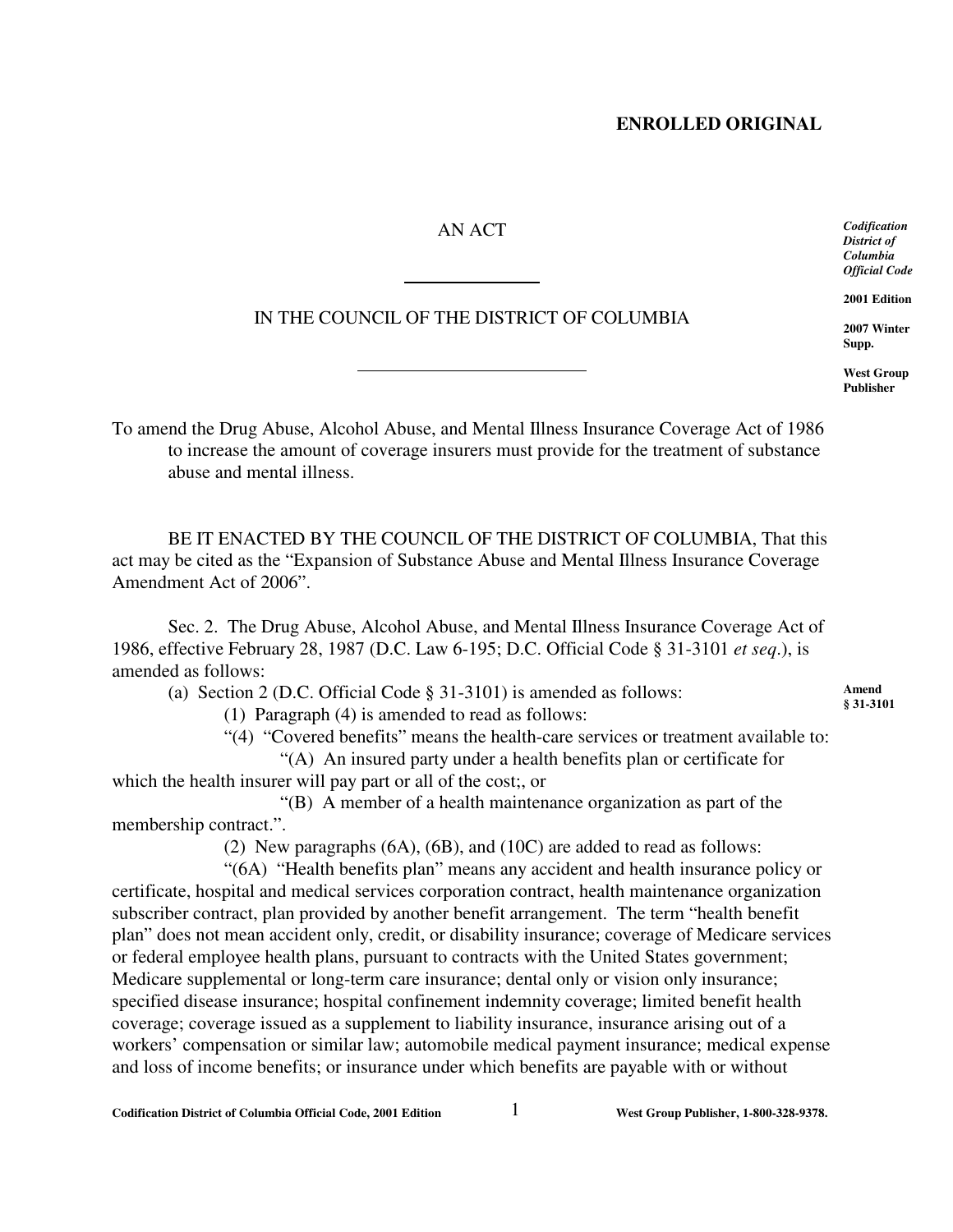regard to fault and that is statutorily required to be contained in any liability insurance policy or equivalent self-insurance.

"(6B) "Health insurer" means any person that provides one or more health benefit plans or insurance in the District of Columbia, including an insurer, a hospital and medical services corporation, a fraternal benefit society, a health maintenance organization, a multiple employer welfare arrangement, or any other person providing a plan of health insurance subject to the authority of the Commissioner.

"(10C) "Managed care system" means a method that a health insurer uses to review and preauthorize a treatment plan that a health care practitioner develops for a covered person using a variety of cost containment methods to control utilization, quality and claims.".

(3) Paragraph (10) is repealed.

(b) Section 3 (D.C. Official Code § 31-3102) is amended as follows:

(1) Subsection (a) is amended to read as follows:

 "(a) Except as described in subsection (b) of this section, each health insurer that offers individual or group health plans or certificates issued or delivered in the District to an employer or individual shall provide coverage for the medical and psychological treatment of drug abuse, alcohol abuse, and mental illness.".

(2) Subsection (b) is amended to read as follows:

"(b) The requirements of this act shall not apply to dread disease policies, student policies, nursing home policies, and home health care policies.".

(3) Subsection (e) is amended by striking the phase "an insurer" and inserting the phrase "a health insurer" in its place.

(4) Subsection (f) is repealed.

(5) Subsection (g) is amended by striking the phrase "subscriber contracts or policies" and inserting the phrase "health benefit plans or certificates" in its place.

(6) Subsection (h) is amended by striking the phrase "health insurance policies or contracts" and inserting the phrase "health benefit plans or certificates" in its place.

(7) Subsection (i) is amended by striking the phrase "health plan" and inserting the phrase "health benefit plan" in its place.

(8) A new subsection (j) is added to read as follows:

"(j) A health insurer may require that substance abuse and mental illness insurance coverage shall be provided through a managed care system.".

(c) Section 4(c)(2) (D.C. Official Code § 31-3103(c)(2)) is amended to read as follows:

"(2) Treatment under this subsection shall be covered pursuant to section 3 for a minimum of 60 days per year for inpatient or residential care in a hospital or nonhospital residential facility and at a minimum rate of 75% for the first 40 outpatient visits per year and at a minimum rate of 60% for any outpatient visits thereafter for that year.".

(d) Section 5(b) (D.C. Official Code § 31-3104(b)) is amended by striking the phrase "45 days" and inserting the phrase "60 days" in its place.

**Amend § 31-3102**

**Amend § 31-3103**

**Amend § 31-3104**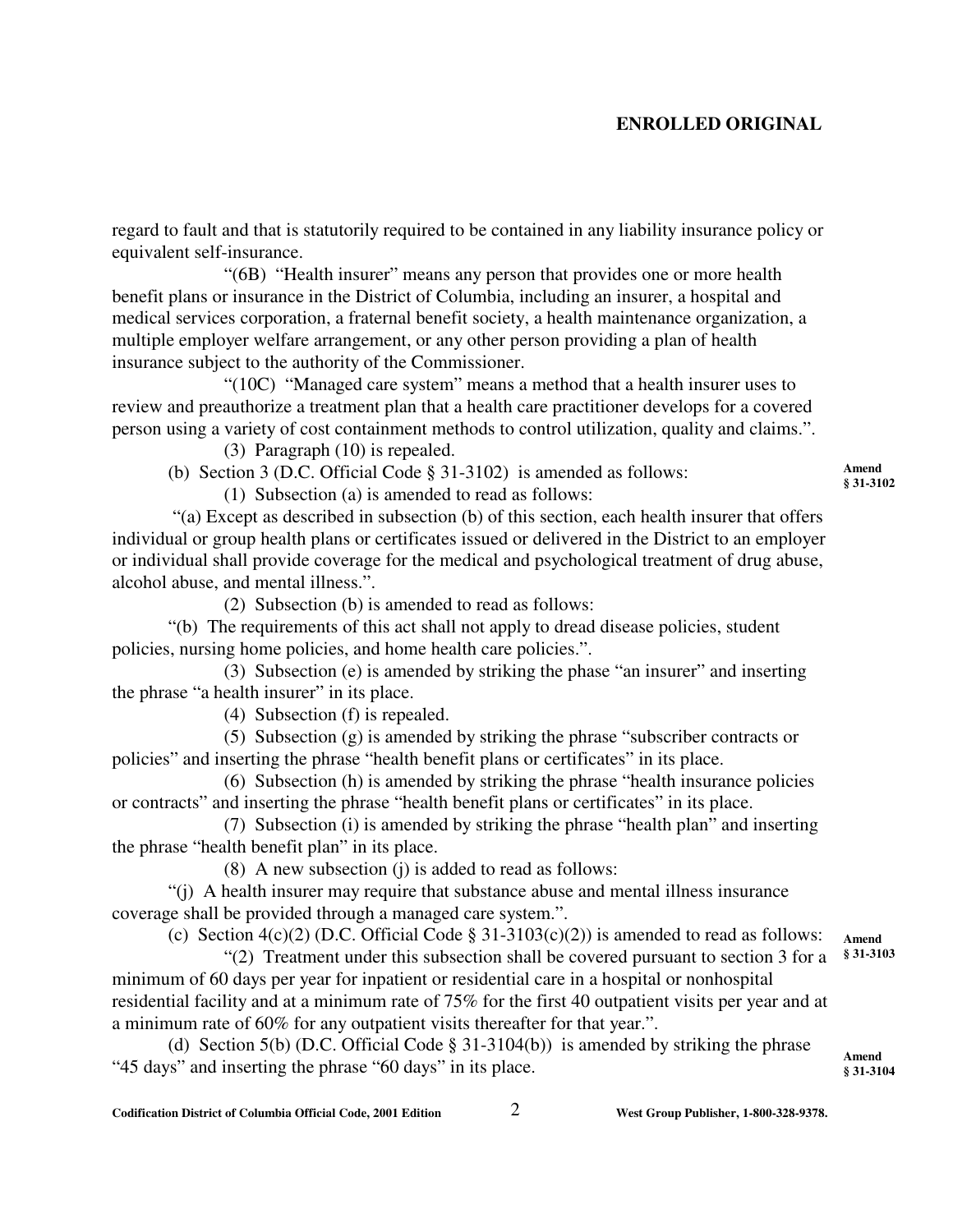(e) Section 6 (D.C. Official Code § 31-3105) is amended as follows: (1) Subsection (b) is amended by striking the phrase "health insurance" and inserting the phrase "health benefit plan or certificate" in its place. (2) Subsection (d) is amended by striking the word "insurers" and inserting the phrase "health insurers" in its place. (f) Section 9 (D.C. Official Code § 31-3108) is amended by striking the phrase "health insurance policies" and inserting the phrase "health benefit plans" in its place. (g) Section 10 (D.C. Official Code § 31-3109) is amended as follows: (1) Subsection  $(a)(1)$  is amended as follows: (A) Strike the word "insurer" and insert the phrase "health insurer" in its place. (B) Strike the phrase "health insurance policies or contracts" and insert the phrase "health benefits plan or certificates" in its place. (2) Subsection (a)(2) is amended by striking the word "insurer" and inserting the phrase "health insurer" in its place. (3) Subsection  $(b)(1)$  is amended by striking the word "insurer" and inserting the phrase "health insurer" in its place. (h) Section 11(b)(2) (D.C. Official Code  $\S 31-3110(b)(2)$ ) is amended by striking the word "insurer" and inserting the phrase "health insurer" in its place. (i) A new section 12a is added to read as follows: **Amend § 31-3105 Amend § 31-3108 Amend § 31-3109 Amend § 31-3110**

"Sec. 12a. Excluded programs.

"This act shall not be applicable to the District of Columbia Alliance Program, Medicaid Program, and Post-1987 District of Columbia Employees' Health Insurance Benefits Plan.".

Sec. 3. Applicability.

Section 2 shall apply to all individual and group health benefit plans issued or renewed on the first day of the month beginning on or after 90 days after the effective date of this act.

Sec. 4. Fiscal impact statement.

The Council adopts the fiscal impact statement in the committee report as the fiscal impact statement required by section 602(c)(3) of the District of Columbia Home Rule Act, approved December 24, 1973 (87 Stat. 813; D.C. Official Code § 1-206.02(c)(3)).

Sec. 5. Effective date.

 This act shall take effect following approval by the Mayor (or in the event of veto by the Mayor, action by the Council to override the veto), a 30-day period of Congressional review as provided in section 602(c)(1) of the District of Columbia Home Rule Act, approved December